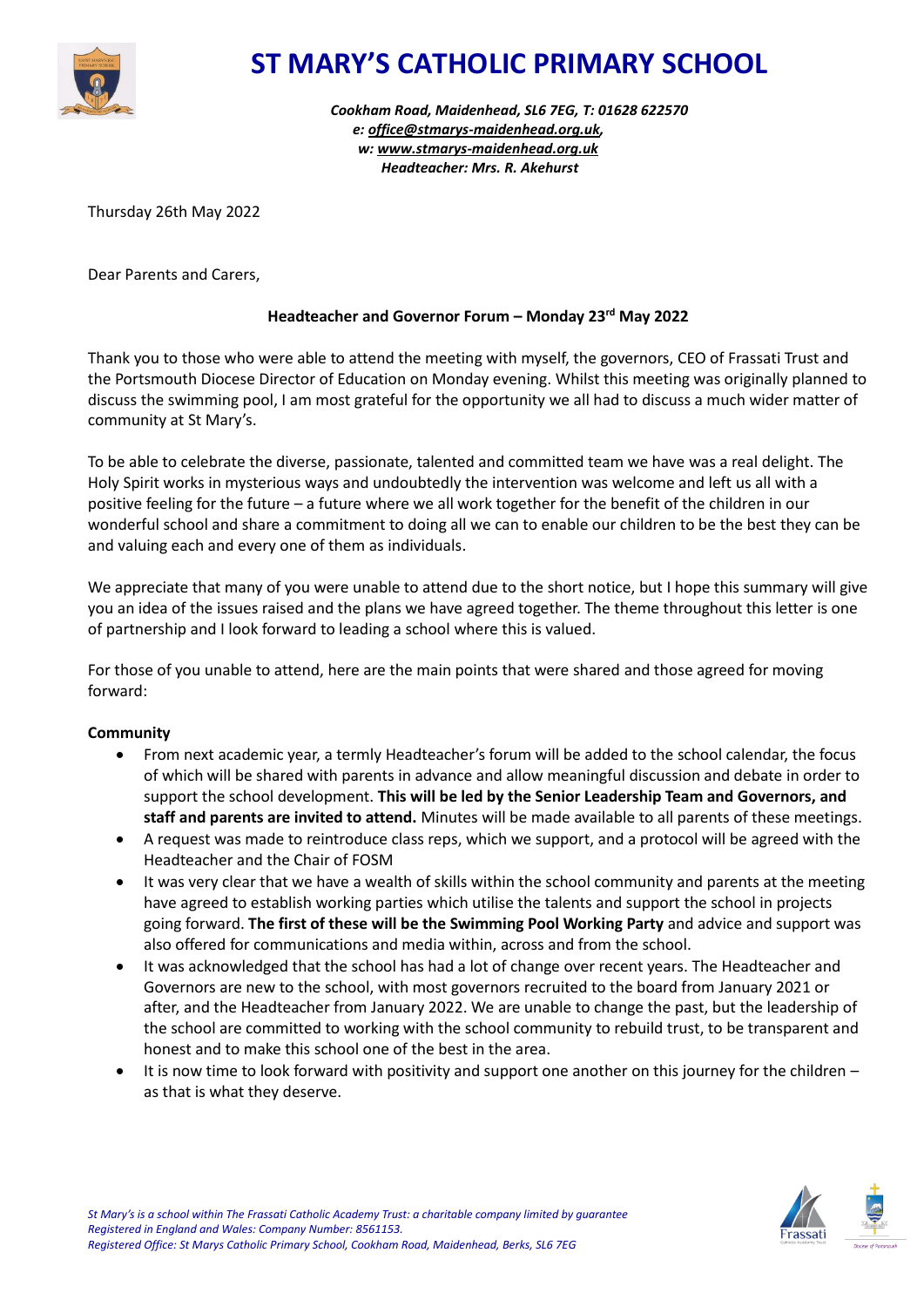### **Swimming Pool**

- **The school leadership recognises the importance of a broad and balanced curriculum. There have been discussions with governors about the condition of the pool but there were never any plans to remove it. Unfortunately, this current situation is purely one which is beyond our immediate control and needs to be addressed this calendar year.**
- In consultation with the governors, the swimming pool will not be open this academic year for health and safety reasons, these are as follows:
	- $\circ$  The outside of the pool is not safe, due to the poor condition of the slabs and two pipes that are sticking out at the back of the pool – which are a trip hazard.
	- $\circ$  An uncertain supply of key chemicals e.g., chlorine, due to the war. The supplier could not guarantee when we would receive delivery. Without these chemicals it is not safe to use the pool.
	- $\circ$  There is a significant leak, which has the potential to introduce contamination, which is a significant health risk to anyone considering using the pool. Until the location of the leak is discovered, this poses a huge concern.
	- $\circ$  An initial independent inspection of the swimming and surrounding area has been undertaken by Focus Leisure, with the Chief Executive and the health and safety lead visiting the site. They both have expressed serious concerns about the state of the swimming pool and the plant room. They also confirmed that they would not take on the pool (if asked) in its current state. They have recommended an inspection, at an approximate cost of £16,000, with a view to further work costing a minimum of £10,000 to get it up to an acceptable standard for our children to use.
	- $\circ$  The original pool maintenance company's contractors are unwilling to continue support due to the state of disrepair.
- In addition to this, the school has been hit by the rise in costs of chemicals and oil to heat the pool. As a result of the leak, an increase in water is currently having to be used to keep the pool topped up, which is an unavoidable essential.
- As mentioned above, a working party will be established to assess the viability and feasibility of the pool going forward. This will be presented to the Headteacher, Governors and shared with the wider parent body.
- We will make every effort to reinstate the use of the swimming pool for next academic year, however we are unable to make a commitment to do so until we have all the information to hand.
- In the meantime, the headteacher is looking at ways to support the children in Upper Juniors (particularly Year 6) who have not yet managed to achieve learning to swim 25m. There will be no other swimming offered to children in other year groups at this stage.
- Anyone who may have the skills to support us in undertaking the work to either investigate, manage or support this project to get the pool up and running for next academic year are very welcome to pass your details on to the office. We propose a meeting at St Mary's on **Thursday 9 th June, 6pm** for all those who express an interest when a project manager from the parent body can be elected, and the task can get underway.

### **Summer Use**

It is also acknowledged that the pool has a much wider benefit to the community during the summer holiday period, perhaps more so in the current economic climate. We are saddened that we cannot support families this summer but Claire Robinson, Governor and Headteacher of Holme Grange School in Wokingham, has offered the use of her swimming pool one day per week during the school holidays, should the FOSM pool club wish to use it. This would be on the condition that a qualified lifeguard was provided by FOSM for these sessions.

In addition, we are also reaching out to St Edmund Campion, to see if they have any availability for our school to use their pool both during curriculum time and or over the school summer holidays. The CEO of the Frassati MAT has agreed to discuss this with both schools so that the possibility of a temporary shared resource could be mutually agreed.